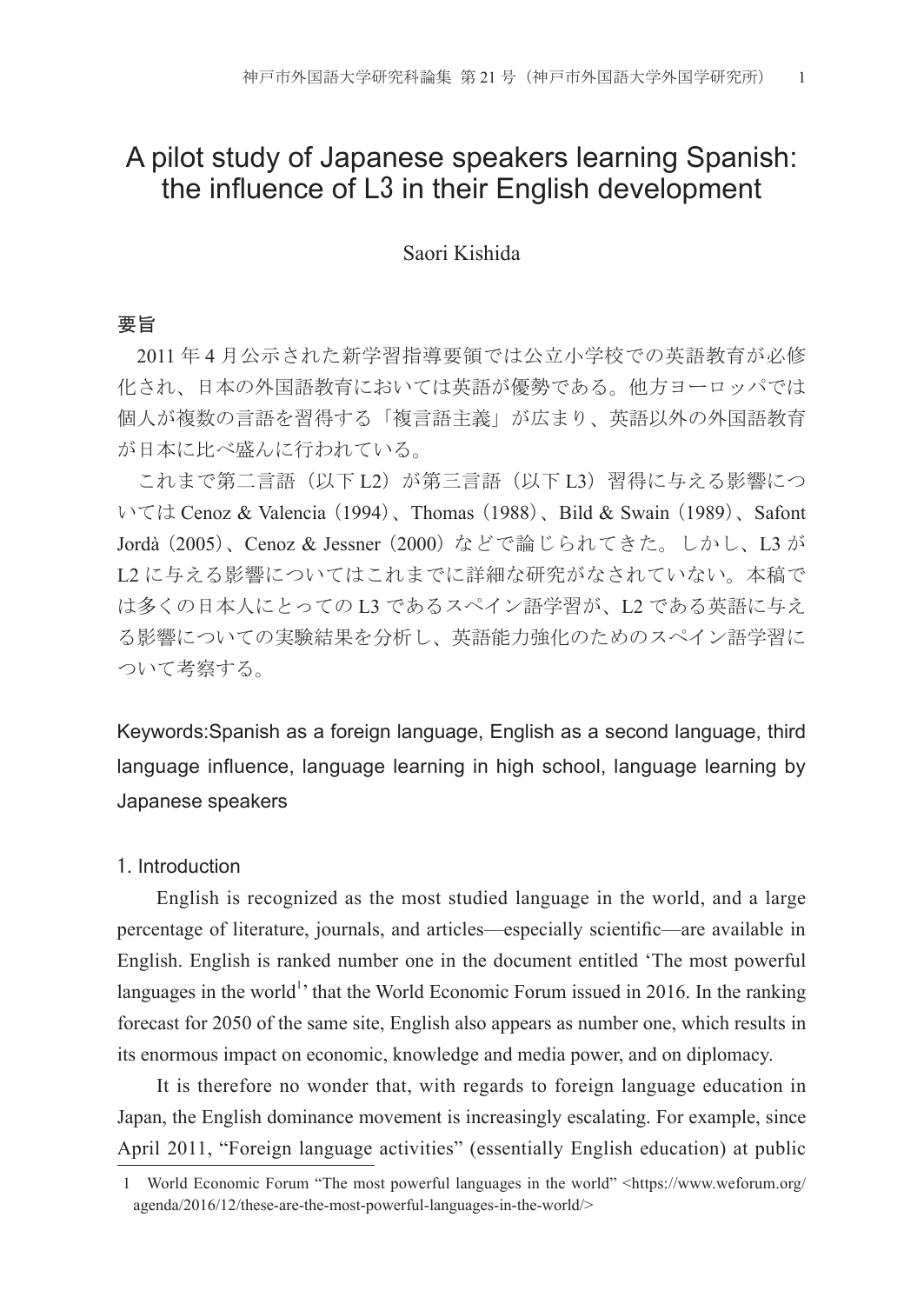elementary schools are compulsory according to the new curriculum guidelines issued by the Ministry of Education, Culture, Sports, Science and Technology of Japan.

In areas other than schools, the situation is also one of English dominance. According to the Ministry of Economy, Trade and Industry survey<sup>2</sup> on specific service industries, in 2005, 91.1% of the 1144 Japanese foreign language conversation schools deal with English courses. The second most handled foreign language is Chinese, with 21.1%. Taking into account the economic, diplomatic and media power of English, the English dominance in Japan is considered something inevitable.

Meanwhile, in 2001, the European Council published the *Common European Framework of Reference for Languages: Learning, teaching, assessment*, where the word plurilingualism stands for "the ability of each individual in multiple languages". Plurilingualism became a keyword since then (Morizumi, Furuishi *et al*. 2016). According to Sugitani, Takahashi & Ito (2005), plurilingualism means, in an educational setting, that "individuals acquire multiple foreign linguistic abilities, although their operational capabilities and usage areas are different". Its aim is to diversify the languages that can be used without concentrating on only one foreign language in a globalized society. Plurilingualism and multilingualism became keywords since then. In Europe, where the idea of multilingualism spread widely, foreign language education other than English is being conducted more actively than in Japan. It can be said that globalization is progressing in comparison with Japan, in a situation in which there are no substantial borders among EU member countries. In contrast, the present condition of English dominance in high schools in Japan is the main reason why foreign language education does not spread in this country (Kishida 2016). Considering the flow of multilingualism in Europe, should not education of foreign languages other than English be promoted also in Japan?

In this research we endorse foreign language education other than English, while understanding and acknowledging the fow of English dominance. We will introduce experimental results on the influence of learning Spanish as a third language (L3 hereafter) on English as a second language (L2 hereafter), and claim that Spanish language learning enhances English ability.

<sup>2</sup> Ministry of Economy, Trade and Industry "Survey on specifc service industries" <http://www.meti. go.jp/statistics/tyo/tokusabizi/result-2/h17/pdf/h17-t-27.pdf>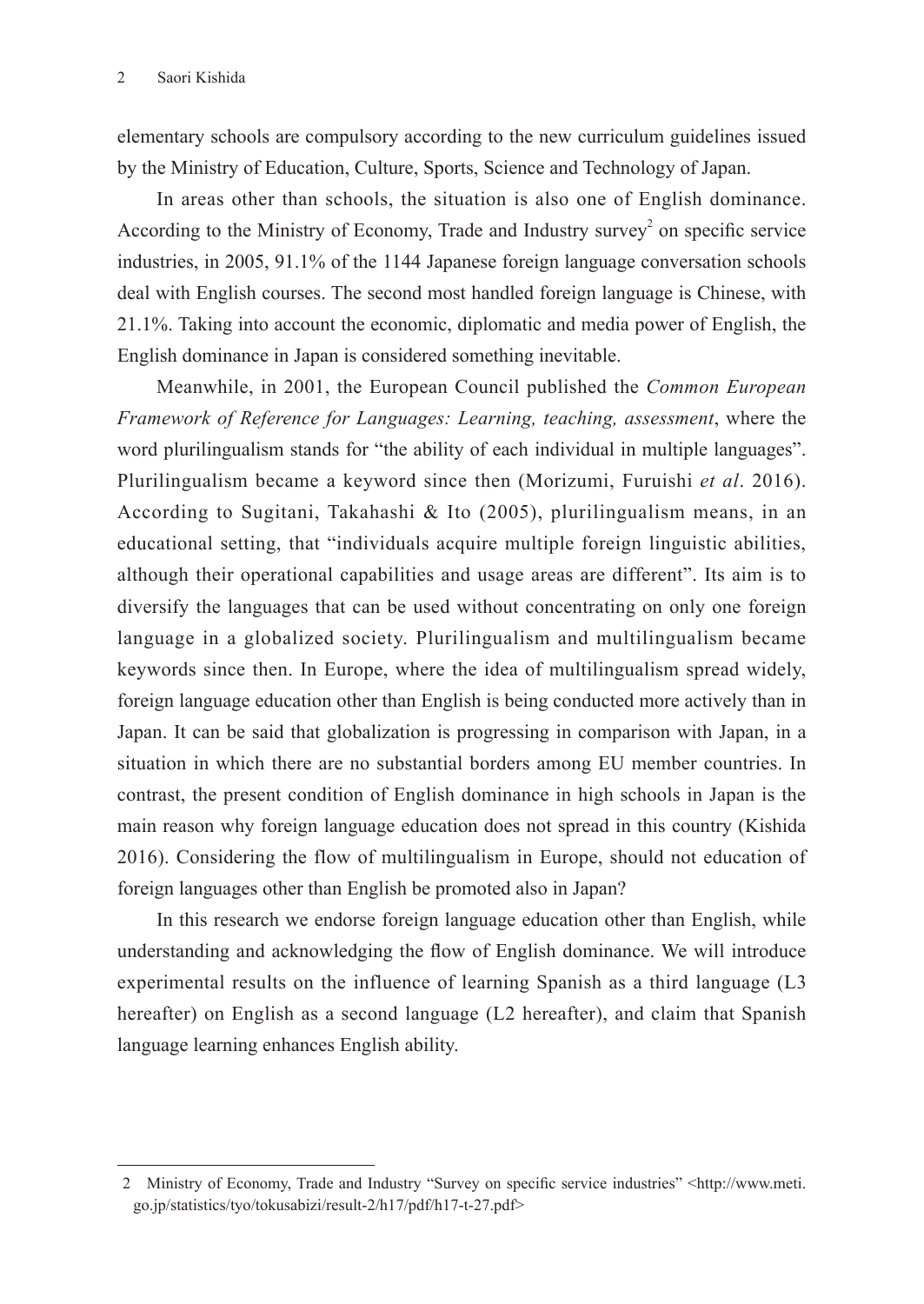#### 2. Previous research about L3 language acquisition

The L2 of *L2 acquisition* refers to languages learned after the mother tongue, either inside or outside the classroom. In other words, it could also refer to a third or a fourth language. Bilingual Acquisition Research is a field that studies languagelearning mechanisms (Ellis 1997). However, Cenoz & Jessner (2000) state that, although multilingual acquisition has many points in common with L2 language acquisition, there are certainly differences due to its complexity and diversity. For example, in L2 acquisition, there are only two patterns: it either occurs after learning the mother tongue, or at the same time as the mother tongue. Regarding L3 or multilingual acquisition, many different patterns may emerge.

Several studies, such as Cenoz & Valencia (1994), Thomas (1988), Bild & Swain (1989), Safont Jordà (2005), Cenoz & Jessner (2000) etc., compared the L3 acquisition of bilinguals with the L2 acquisition of monolinguals. In Cenoz & Valencia (1994), the authors examined the influence of bilingualism on L3 learning in a bilingual community, the Basque Country. The results indicate that bilingualism, as well as several other features (intelligence, motivation, age, etc.), was a good predictor of English achievement. Thomas (1988) compared English-Spanish bilingual college students learning French as L3 with monolinguals of English learning French as L2. The results indicate that bilingual students have an advantage over monolinguals. Besides, the study indicates that if English-Spanish bilinguals have received a formal training of Spanish for more than two years, that may have heightened a metalinguistic conscious awareness, and they show an additional advantage over bilinguals with only an informal instruction of Spanish. Bild & Swain (1989) compared bilingual and unilingual students on French proficiency studying in an English-French bilingual program. The informants were forty-seven students whose frst languages are English, Italian, or a non-Romance language. The authors claim that the bilingual informants performed better than unilingual ones on most of the measures. According to their investigations, in most cases, bilingualism has a positive infuence in the acquisition of a L3.

All of the above studies refer to the impact of previous bilingualism on the speed and ease of acquisition of a L3. However, we would like to discuss the positive impact that learning a L3 under certain conditions has on the achievement of an L2 which is still in a precarious state and in the process of being acquired. In particular, we would like to explore the positive interference of learning Spanish in the English of Japanese high schools, who must master English as part of their curriculum. To our knowledge,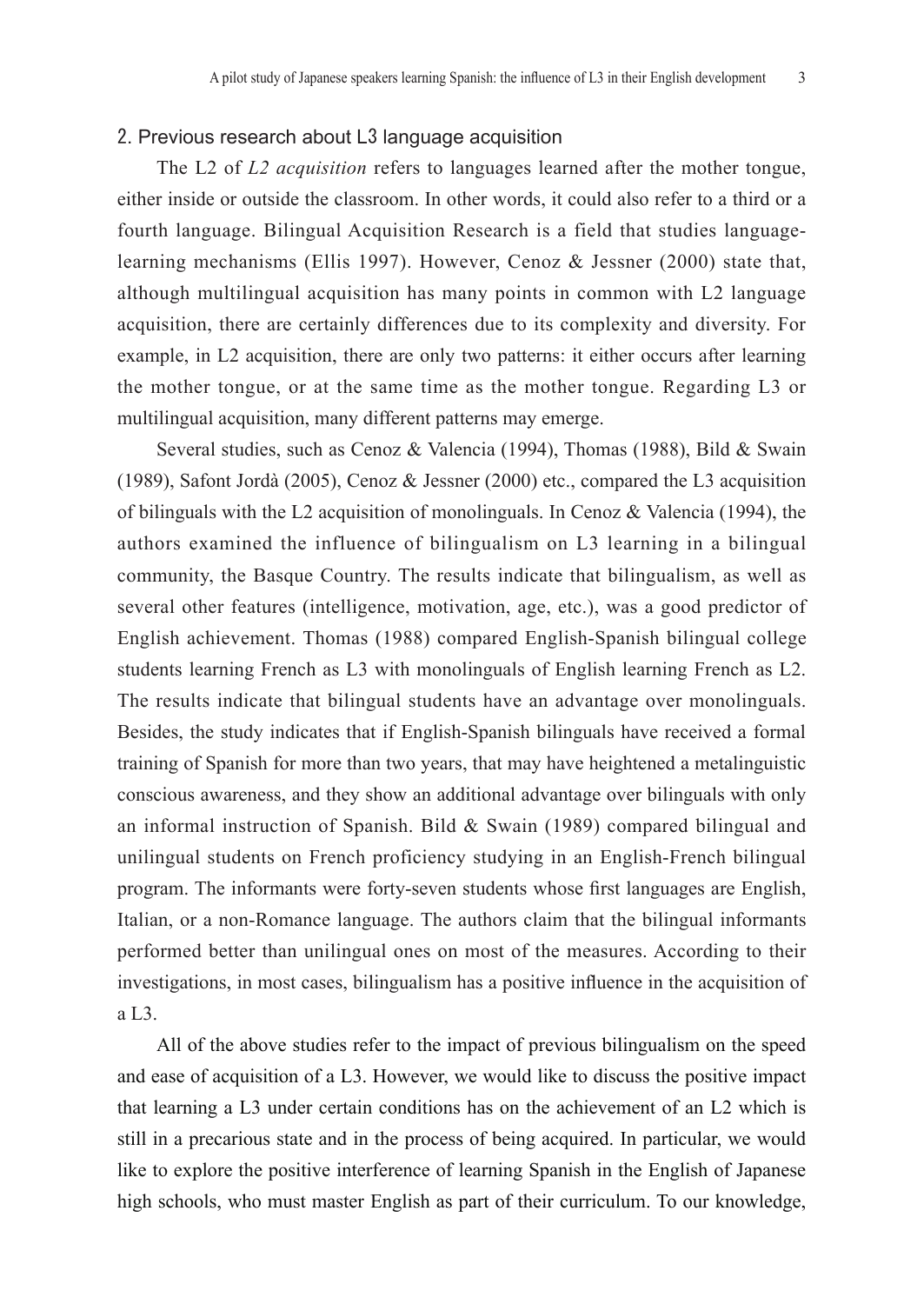there are no previous studies on this topic, but there are a couple of works that have discussed the impact of a second or third language on the mother tongue of a speaker. For instance, Rodriguez de Lima (2014) studied the impact of Spanish profciency on the use of the native language of a group of Japanese native speakers, comparing it with a group of Japanese monolinguals with little or no profciency in any foreign language. The results show partial differences between the multilingual and the monolingual cohorts. Yamada (2010) also studied the infuence of an L2 on her mother tongue and claims that the infuence of L2 is seen also in the native language of Japanese native speakers at the pragmatic level. Oiwa (2012), whose main goal was to measure the impact of English reading skills and motivation on the acquisition of French as L3, concludes that it would be interesting to explore whether it is possible to promote learning English by learning a L3. In any case, she does not provide with any concrete research on the matter. This is precisely what we want to explore in this article.

In this study, we will consider the positive influence of L3 Spanish on the acquisition of L2 English when they both happen simultaneously and at a stage in which the L2 has been hardly mastered. In particular, we would like to propose in the future that learning Spanish in intensive courses while a student is still in high school helps that student develop his ability in English, above those classmates who are only exposed to English classes. To our knowledge, this has never been studied with high school students in Japan. Also, there are very few studies on Japanese students who learn Spanish as L3. Therefore, the type of research that we introduce in the present article is innovative and may open future research paths.

#### 3. Background to the experiment

It could be argued that the English that most Japanese learn as L2 is diffcult for them to master because of the morphological syntactic features that are apparently absent in Japanese; in other words, articles, the singular and plural forms, verb conjugations, etc., are essential features of English grammar that are needed for production. However, they do not appear consistently in the input in a visible way. Take person marking, for example. Person marking is a mechanism that English maintains, but it is only visible in the third person singular of the present form and in auxiliary verbs like *be*. Likewise, number marking exists in English nouns, but does not show overtly in the determiners or adjectives that accompany those nouns. In contrast with this, other Indo-European languages like Spanish, which is the subject of this study, still keep this kind of marking for all persons, tenses, and determiners, as the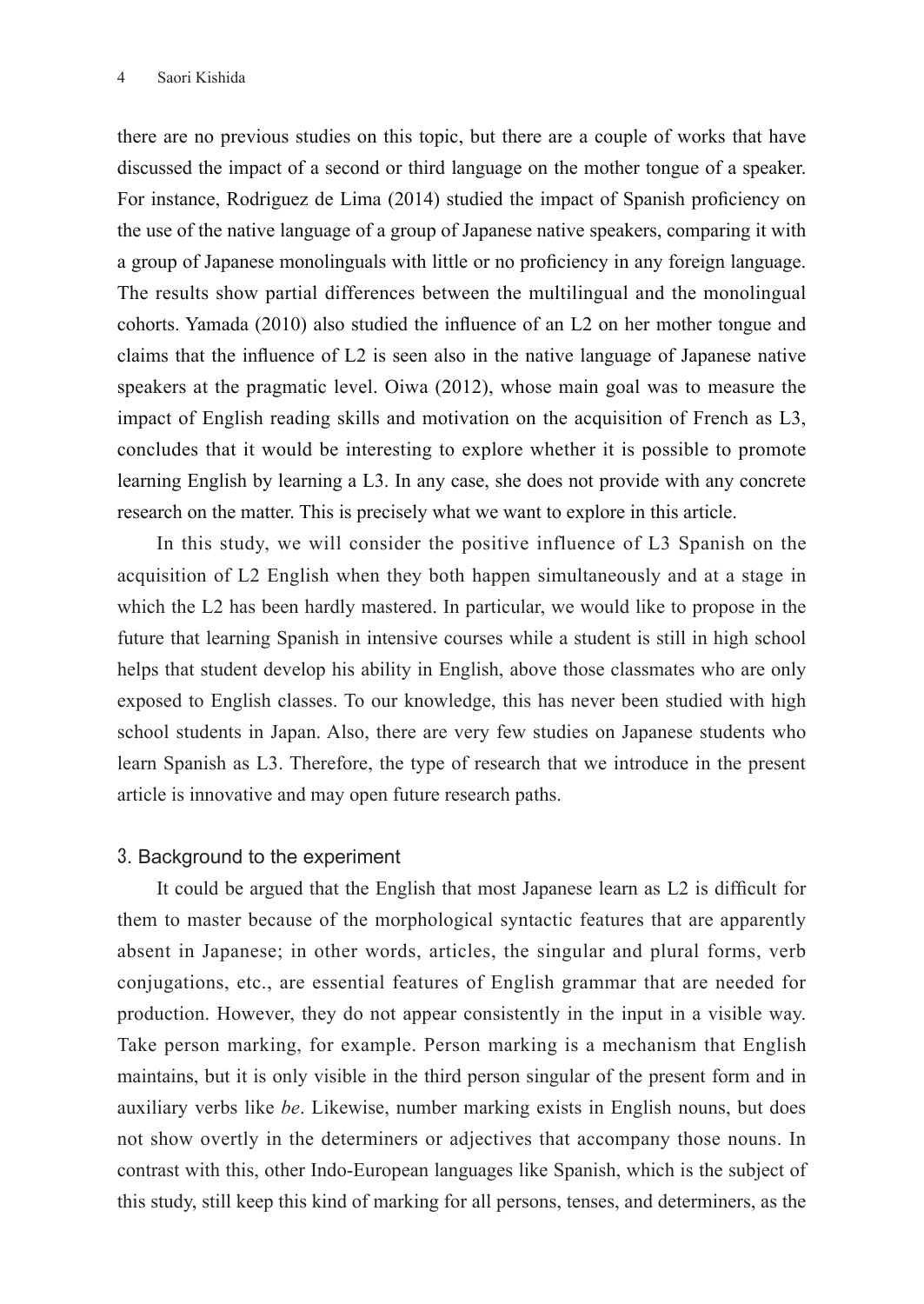| Verb                 |             |  |
|----------------------|-------------|--|
| Spanish              | English     |  |
| estudiar             | study       |  |
| Yo estudio.          | I study.    |  |
| Tú estudias.         | You study.  |  |
| Él estudia.          | He studies. |  |
| Nosotros estudiamos. | We study.   |  |
| Vosotros estudiáis.  | You study.  |  |
| Ellos estudian.      | They study. |  |

| Spanish   | English    |
|-----------|------------|
| la casa   | the house  |
| las casas | the houses |

Figure 1. Examples of the morphological differences between Spanish and English

following examples indicate.

We hypothesize that learning Spanish in a way that can help students assimilate these mechanisms effectively could lead to a simultaneous improvement in English, especially in students whose native language lacks these mechanisms visibly, like the Japanese speakers who are the subjects of our experiments. In this regard, it might be pertinent to remember the distinction between language learning and language acquisition that Krashen & Terrell (1983) discussed, leading to a subsequent debate in the literature. Language learning consists in acquiring knowledge *about* languages. On the other hand, language acquisition is knowledge that a speaker obtains without being aware of language rules. The speaker, however, can be aware of errors<sup>3</sup>.

<sup>3</sup> In our investigation, we aim to measure whether the students acquire the mechanisms of agreement, defnite and indefnite articles, and so on, but we do not know whether this is due to implicit learning of those features in English as a result of explicit learning of the same features in Spanish, or how the mechanism worked It is impossible for us to distinguish between knowledge acquired or used implicitly or explicitly at this point, since the students take several subjects in Spanish throughout the semester with several methods which include explicit grammar instruction. The implicit/explicit debate exceeds the goals of this paper (see DeKeyser (2003), Ellis ed. (1994), Ellis, N. C. (2011), Ellis, N. C. (2015), Ellis, N. C. (2017), Elli, R. (2009), among others), and therefore we will only report the progress in the English of our subjects that we observed without speculating whether the knowledge has been acquired implicitly or explicitly.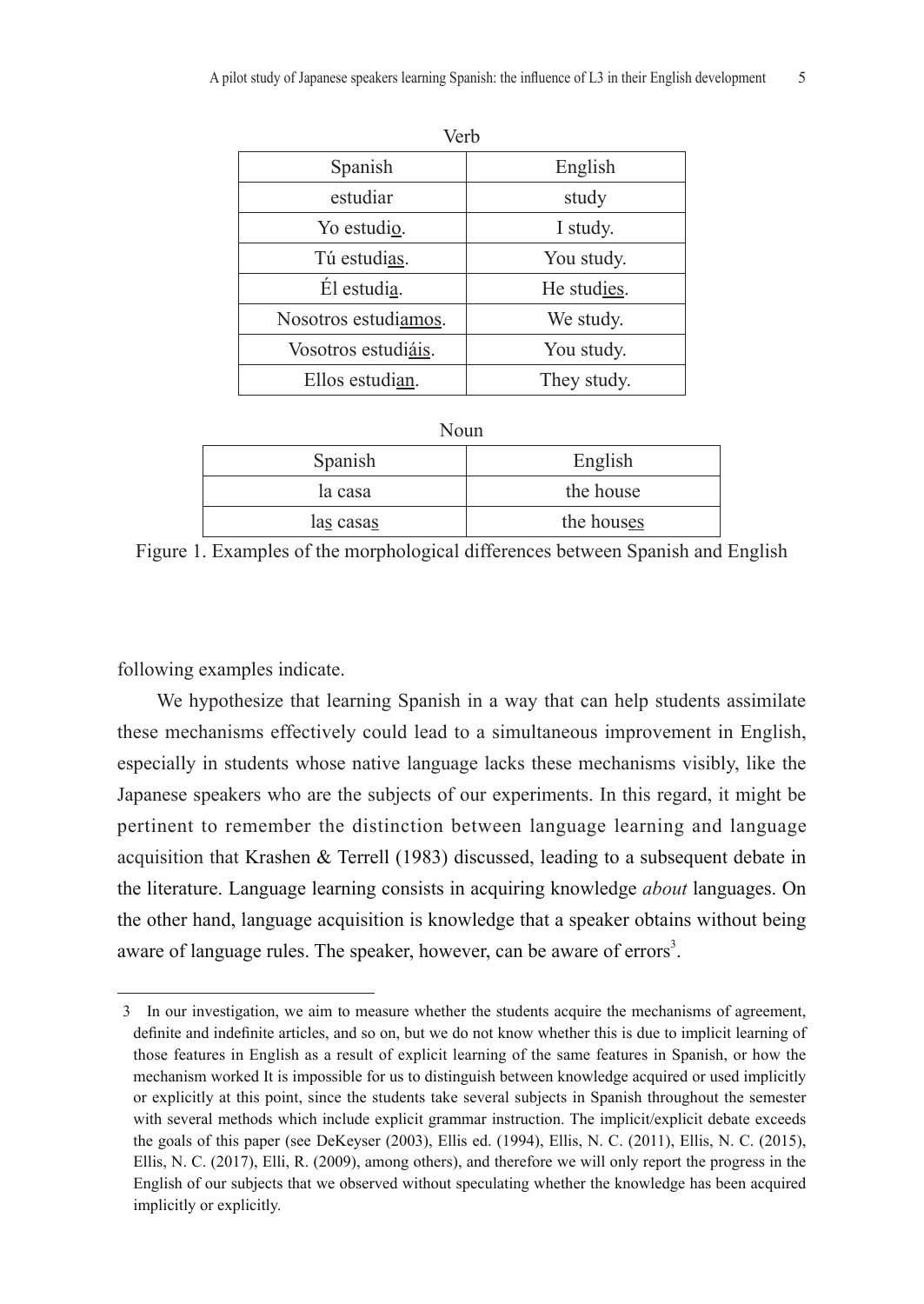In this paper, we propose an approach for strengthening English ability / language sense, based on a new viewpoint: through Spanish language learning. This presumably increases the awareness of the learners about features that are relevant for English but that they might have overlooked and/or they might not have understood completely though English grammar explanations. We present the results of a pilot experiment that we have conducted to verify the hypothesis. Our results show improvements in the morphological and syntactic abilities of English, such as reduction of errors in the use of articles and plural in a group of Japanese students who learned Spanish for one semester. This is only a preliminary experiment that has been conducted to test whether the techniques employed are appropriate. Our results indicate that our hypothesis and line of work is promising, and that, whereas further research is needed to prove that Spanish as L3 improves the performance of English as L2 in Japanese speakers, we are on the correct path to fnding an innovative solution to the old problem of how to get Japanese speakers to master English while at the same time students are turned into plurilingual persons.

#### 4. Experiment

#### 4.1 Outline of the Experiment

The informants were 22 frst-year students majoring in Spanish and 26 frst-year students majoring in Chinese at Kobe City University of Foreign Studies. Both Spanish and Chinese major students are learning each language for at least 9 hours a week (1.5 hours  $\times$  6 subjects). Based on the classification by Muñoz (2012), this amount of instruction is classified as a semi-intensive instruction. This pilot experiment was conducted in two sessions with an interval of about 10 weeks, the frst in early May and the second in mid-July. The level of L2 (English) was measured in those two sessions of the experiment, at the beginning of L3 learning and after having learned that L3 for nearly three months. For the analysis, only the results of students who participated in both sessions (21 students of Spanish and 23 students of Chinese) were used. The two groups of students, besides taking the L3 language classes stated above in either Spanish or Chinese, took two periods per week of English classes during those three months, as part of the mandatory curriculum at the university. In the informants we do not include the students whose mother tongue is not Japanese, and the students who are re-taking classes after having failed the previous year.

In the experiment, we presented a 3 minutes video to the informants and then asked them to describe the video freely in writing in as much detail as possible, in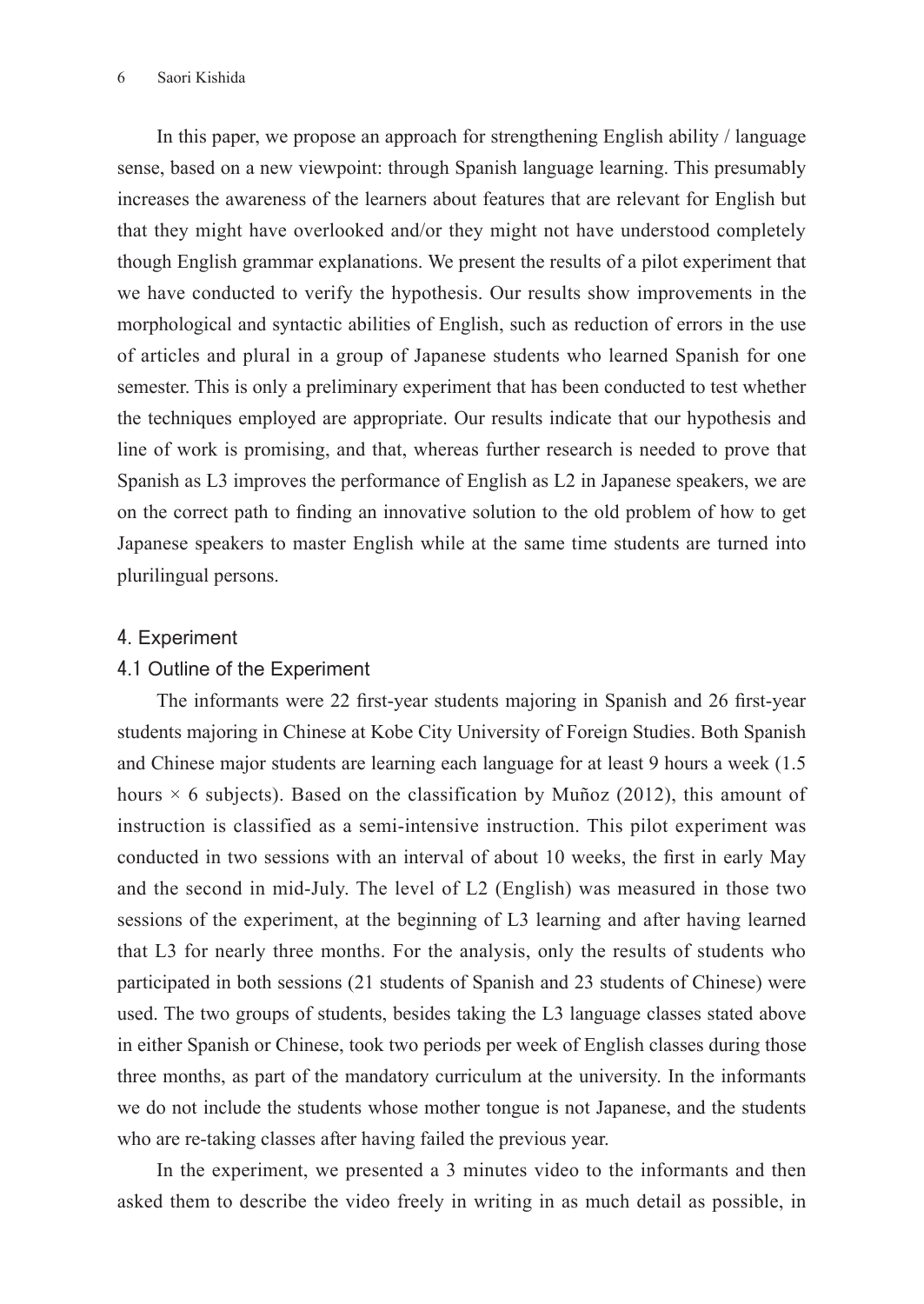English. They used Word for writing. In order to elicit some errors related to grammatical person, we chose a video with as many diverse characters as possible. Different videos were used in the first and second sessions of the experiment<sup>4</sup>. In the video used in the frst session there appear many penguins and its theme is a penguin family's wedding ceremony. The video used in the second session is about a 'smoke seller'. The smoke seller came to a town and cheats people, making them believe that he turns ordinary things into wonderful things, while he is using only smoke; animals such as dogs and cats also appeared. Neither video had narration or dialogue, but they were used with no sound at all, including the music. The informants watched the complete video once. After that, we divided the video in chunks of 1 minute each, showed that minute to the informants and gave them three minutes after each part to write about it in English. Initially, we had planned to do also an oral experiment using the same kind of video, but due to some technical problems, we were unable to collect valid data this time.

## 4.2 Method of analysis

Experimental data was classifed according to the following items:

- ・Single sentence, complex sentence, incomplete sentence
- ・Number of words
- ・Defnite articles
- ・Indefnite articles
- ・Relative pronoun constructions
- ・Indefnite pronouns
- ・Personal pronouns
- ・Possessive pronouns
- ・Others: gender, number, tense, other grammar errors, prepositions, vocabulary, word order

Of the above items, we will concentrate on the analysis of the results of number of words, defnite articles, indefnite articles, and errors on number, for the purpose of this article.

<sup>4</sup> "Pingu - Pingu at the Wedding Party (HQ)". YouTube. 2013/03/23. https://www.youtube.com/wat ch?v=-VIhFGuVfS0 (2018/05/09)

<sup>&</sup>quot;El Vendedor de Humo". YouTube. 2013/01/15. https://www.youtube.com/watch?v=dwWqMgdde4 (2018/05/09)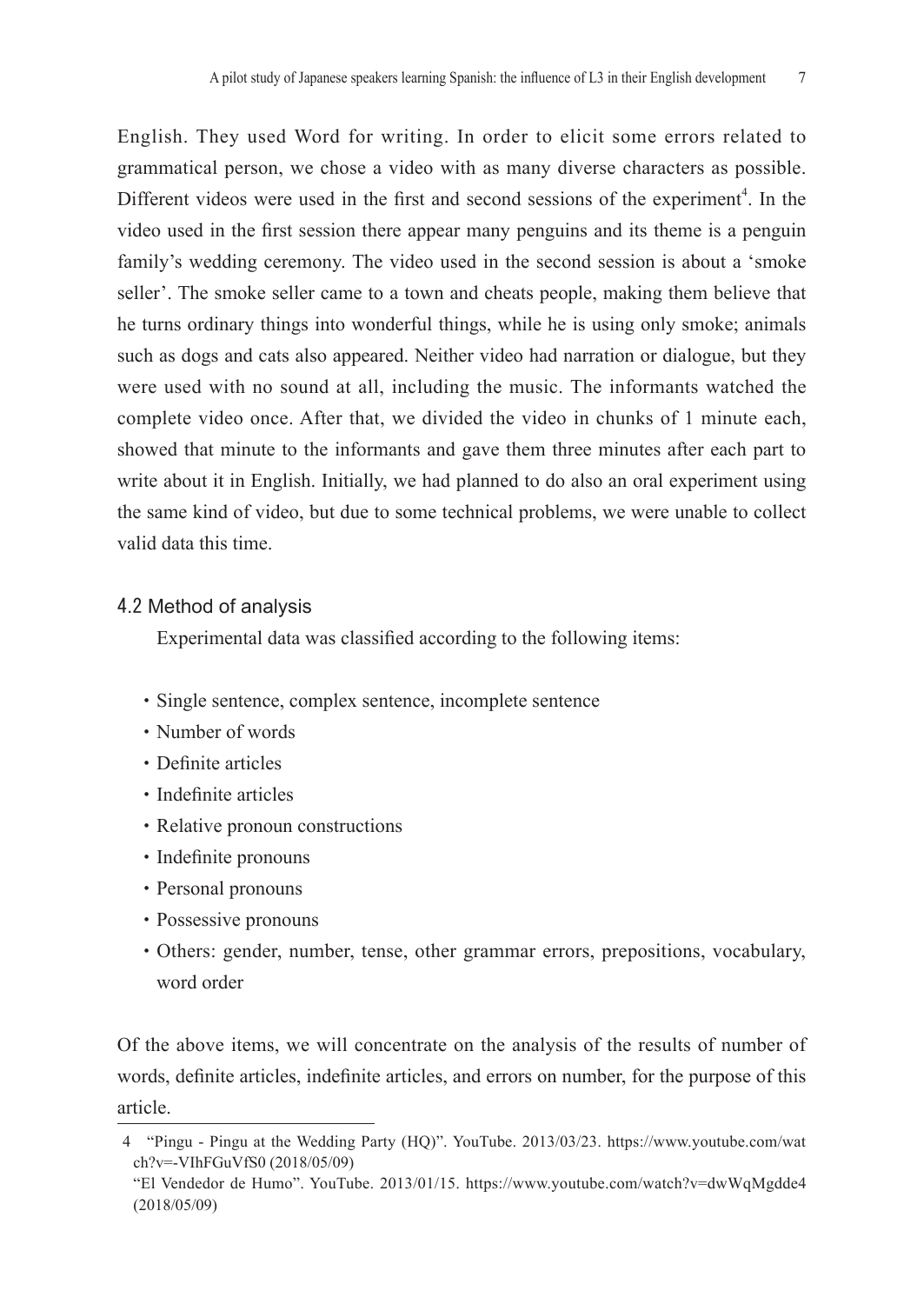

Figure 2. Number of words per person

# 4.3 Experimental results

## 4.3.1 Number of words

Let us look at the number of words generated per person in each session. In Figure 2, C represents the result of the students majoring in Chinese, whereas S represents the result of the students of the department of Spanish, and the number that ensues refers to the session.

In the frst session of the experiment, the Chinese major students used an average of 85.8 words, and the Spanish majors used an average of 77.6 words. In the second session of the experiment, the former generated texts that had 114 words on average, while the latter's compositions were an average of 107.2 words in length. As can be seen in the graph, both Chinese and Spanish major students have used more words in the second session compared with the first (Note: Chinese  $p \le 0.05$ , Spanish  $p \le 0.01$ ). The rate of increase in word count was almost the same for students of both languages (33% increase in Chinese majors / 38% increase in Spanish majors), and there was no significant difference due to the difference of L3.

Although it is conceivable that the L3 has had an infuence in this increase, this is impossible to prove, since both groups have received English classes between the frst and second sessions, and therefore an improvement in English is expected.

## 4.3.2 Definite articles

Here we analyze the total number of defnite articles, the percentage of errors in them, and the number of omissions<sup>5</sup> of definite articles. In the total number of definite articles, all defnite articles appearing in the data are included, regardless of correct or

<sup>5</sup> In this paper, we will consider omissions those that occur in places in which an article would have been essential.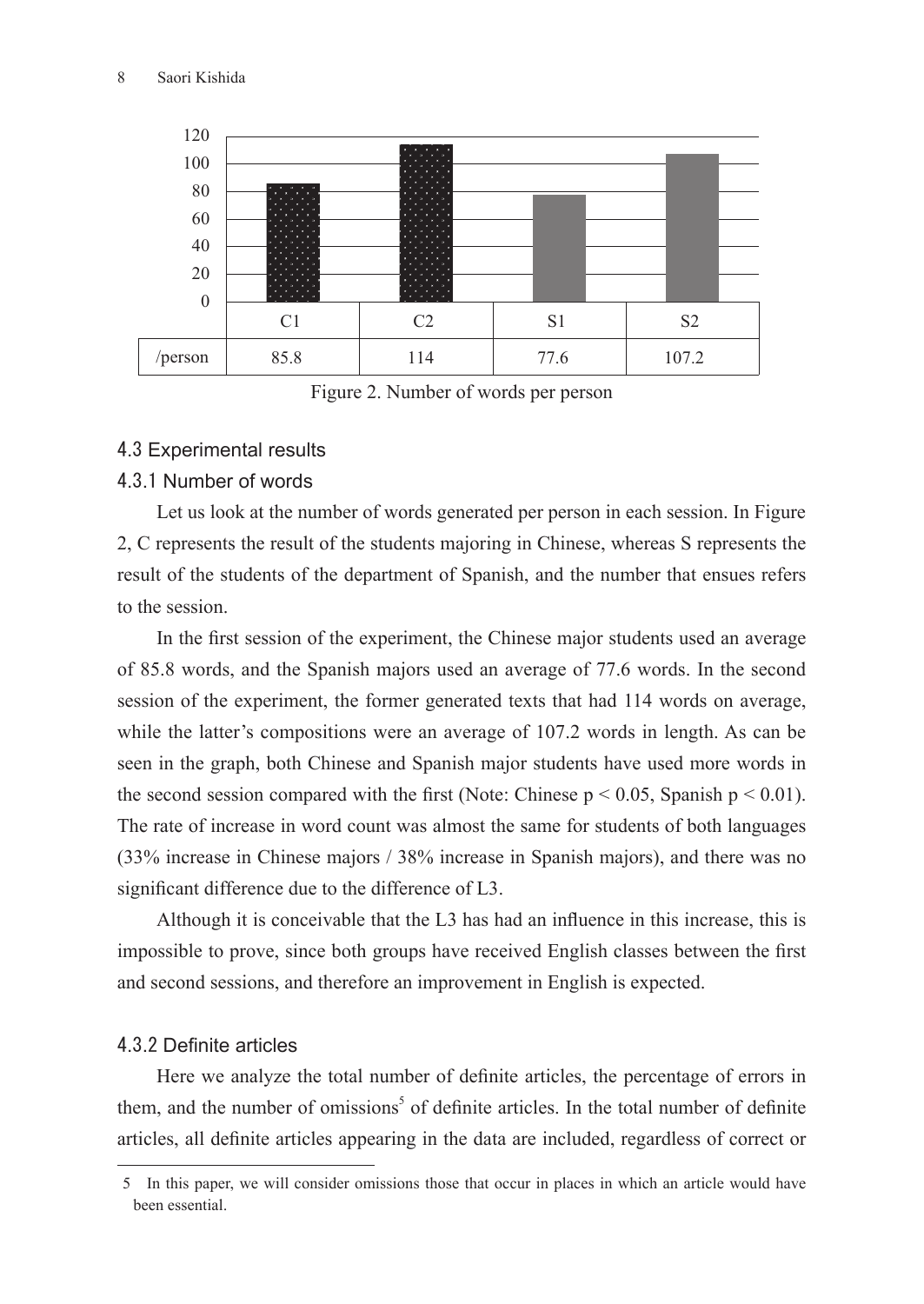erroneous use.

According to Shirahata (1988), when native Japanese speakers learn English, their learning order becomes as follows: *be*-verb (copula), progressive form -*ing*, possessive -*'s*, *be*-verb (auxiliary verb), plural form -*s*, irregular past, definite article *the*, third person-singular-present -*s*, regular past, indefnite article *a*. The acquisition of articles that we will analyze in this paper is delayed, which shows that it is diffcult for native Japanese speakers to acquire articles.

#### 4.3.2a Use of definite articles per person

In the first session of the experiment, students of the Chinese group used an average of 3.8 definite articles per person, whereas students of the Spanish group produced a mean of 4.0 defnite articles. In the second session of the experiment, the former used 6.9 defnite articles per student, a negligible increase, and the latter 10.1, which shows a defnite increase. Both Chinese and Spanish major students used more defnite articles in the second session, as can be observed in the graph (Note: Chinese p  $< 0.05$ , Spanish p  $< 0.01$ ). The rate of growth shows that the use among Spanish students increased drastically (a 82% increase among Chinese majors *vs*. a 153% increase in Spanish majors).



Figure 3. Use of defnite articles per person

In Spanish, defnite articles or some kind of determiner are not only used with most nouns, but they are also marked for gender and number, which makes students of Spanish very conscious of their presence. We can speculate that this reinforces the mechanism of using determiners, which reflects in their better use of articles in English.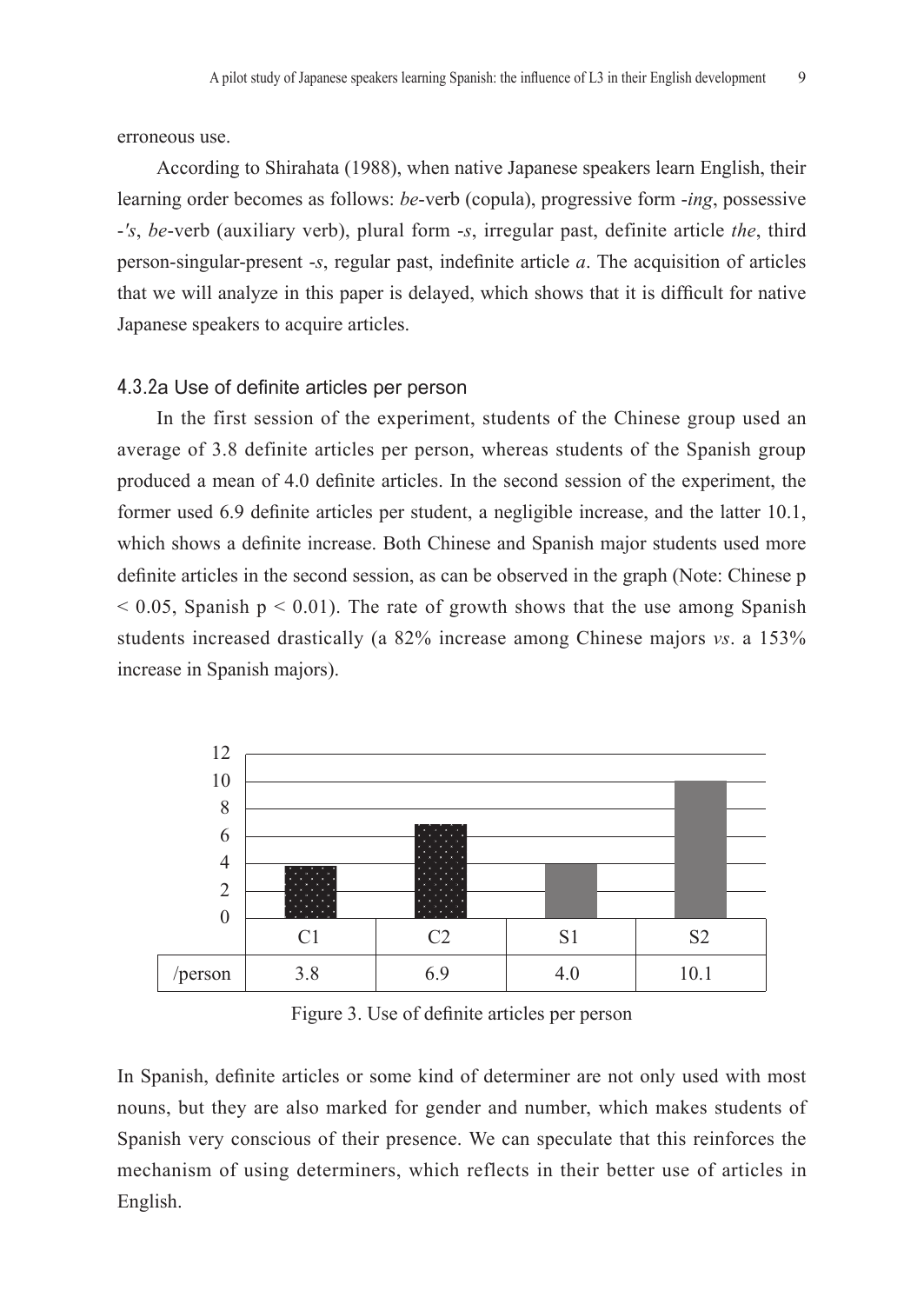## 4.3.2b Errors in definite articles

Here we analyze the errors found in definite article use. We consider as errors cases in which the informants use definite articles where they must use indefinite articles, or in which they insert a definite article where it is not needed. In the first session, the percentage of errors in students majoring in Spanish was high, 8.2%; on the other hand, the percentage of errors in students in Chinese was only 2.2%, so the percentage of errors in Spanish students was higher. When the first session was conducted in May, the students of the Spanish department had already been exposed to the diffculties of the use of articles in Spanish and this could be the reason why their percentage of errors was high: students might have been overly concerned about this particular category. As the knowledge of the articles of Spanish was not fully established, excessive attention was paid when they used the articles of English. That could have caused confusion and overcorrection and this could have been the cause of some of the errors.

In the second session, the percentage of errors decreased in both groups of subjects. The percentage decreased from 2.2% to 1.2% among Chinese majors and from 8.2% to 1.4% among Spanish major students. If we follow the above speculation, we can say that at the second session, the understanding of the articles of Spanish had become more stable, and the error rate was drastically reduced. Regarding Chinese students, errors also decreased by almost half, but, as we saw before, the amount of articles used was not as high as in the Spanish group.



Figure 4. Percentage of errors in defnite articles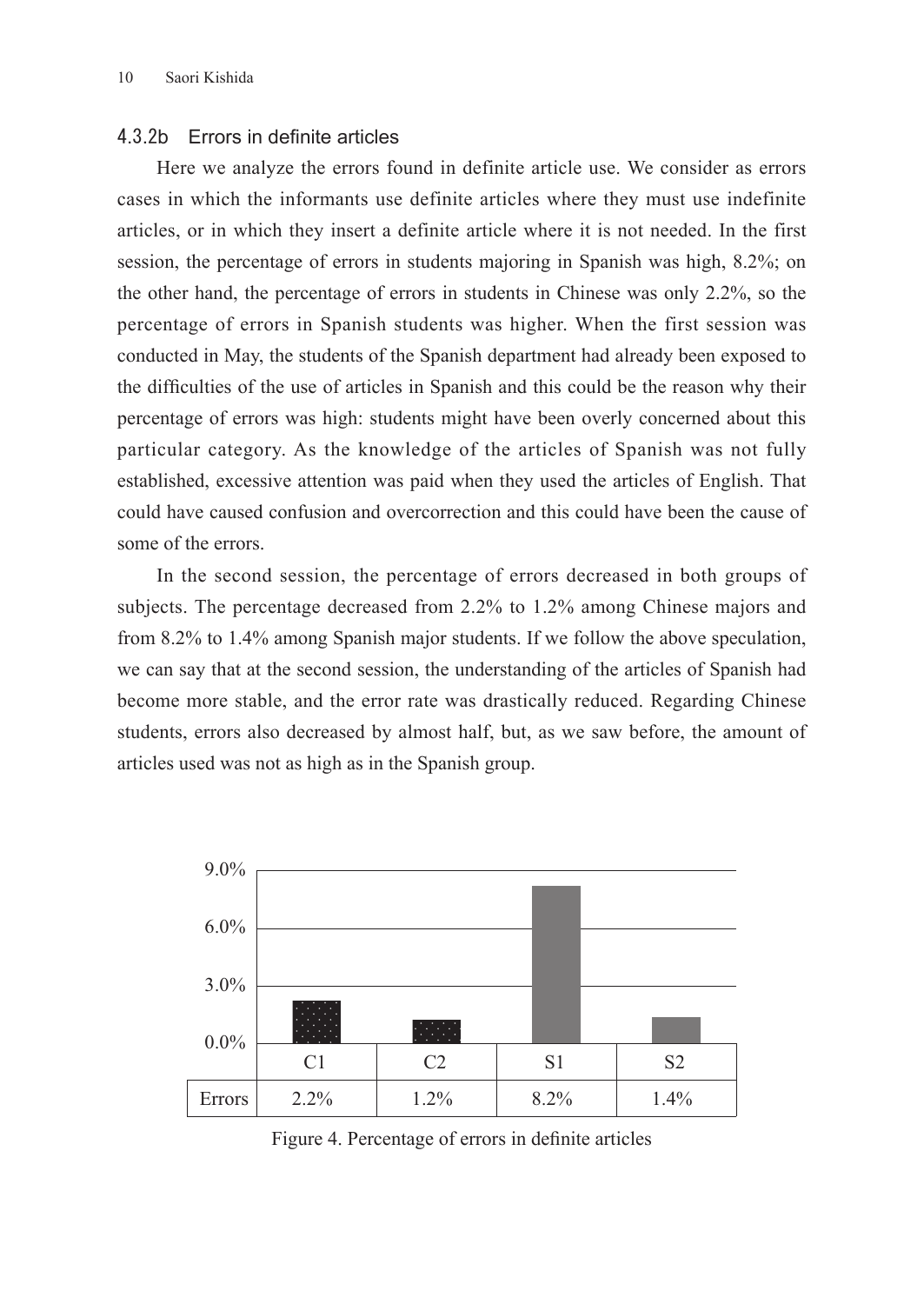The following sentences illustrate some of the errors found in the production of both groups of subjects $\delta$ :

- (1) a This may be [the  $\rightarrow$  a] wedding party. (Spanish 1, 6)
	- b And then his dog changes (**in**)to [the  $\rightarrow$  a] big black dog. (Spanish 2, 7)
	- c A man seems to be annoy (ing  $\rightarrow$  ed) by [the] someone's late arriving.

(Chinese 1,14)

d He changed [**the**] child's paper plane (**in**)to [**the**] one which can move itself [...]

(Chinese 2, 9)

In this section we have discussed about the errors in definite articles. As we had anticipated, the Spanish major students improved in their correct use of definite articles, more so than Chinese major students.

#### 4.3.2c Omissions of definite articles

In this section, we analyze omissions of defnite articles. Omissions here mean a state in which there is no defnite article in a place where it is originally necessary.

In the frst session of the experiment, there was no difference in the number of omissions of definite articles among students of the Chinese and Spanish majors. However, as you can see clearly on the graph, the number of omissions of definite articles in the results of the Chinese group of students increased in the second session of the experiment (Note:  $p \le 0.05$ ), while the number of omissions decreased in the results of Spanish major students (213% increase among Chinese majors *vs*. 33% reduction among Spanish majors). However, even though the tendency is clearly observed, the result of Spanish majors is not signifcantly different from that of the frst session, based on the t-test that we conducted. This might be due to the fact that the numbers are very small to begin with, and an increase or decrease does not lead to statistical signifcance. However, in the second session of the experiment, according to the t-test, the difference between Chinese students and Spanish students is signifcant (Note:  $p \le 0.05$ ). This means that, considering the results in their entirety, it can be said that learning Spanish as L3 has raised awareness of articles, a category that we do not have in Japanese. This awareness infuences the English output, as can be seen in the written exercise that they did for our experiment.

<sup>6</sup> The words in parentheses are errors other than defnite articles. Defnite articles in brackets refer to errors of definite articles and right arrows indicate correct use. The words with strikethrough are unnecessary uses. In addition, the bolded words indicate omissions.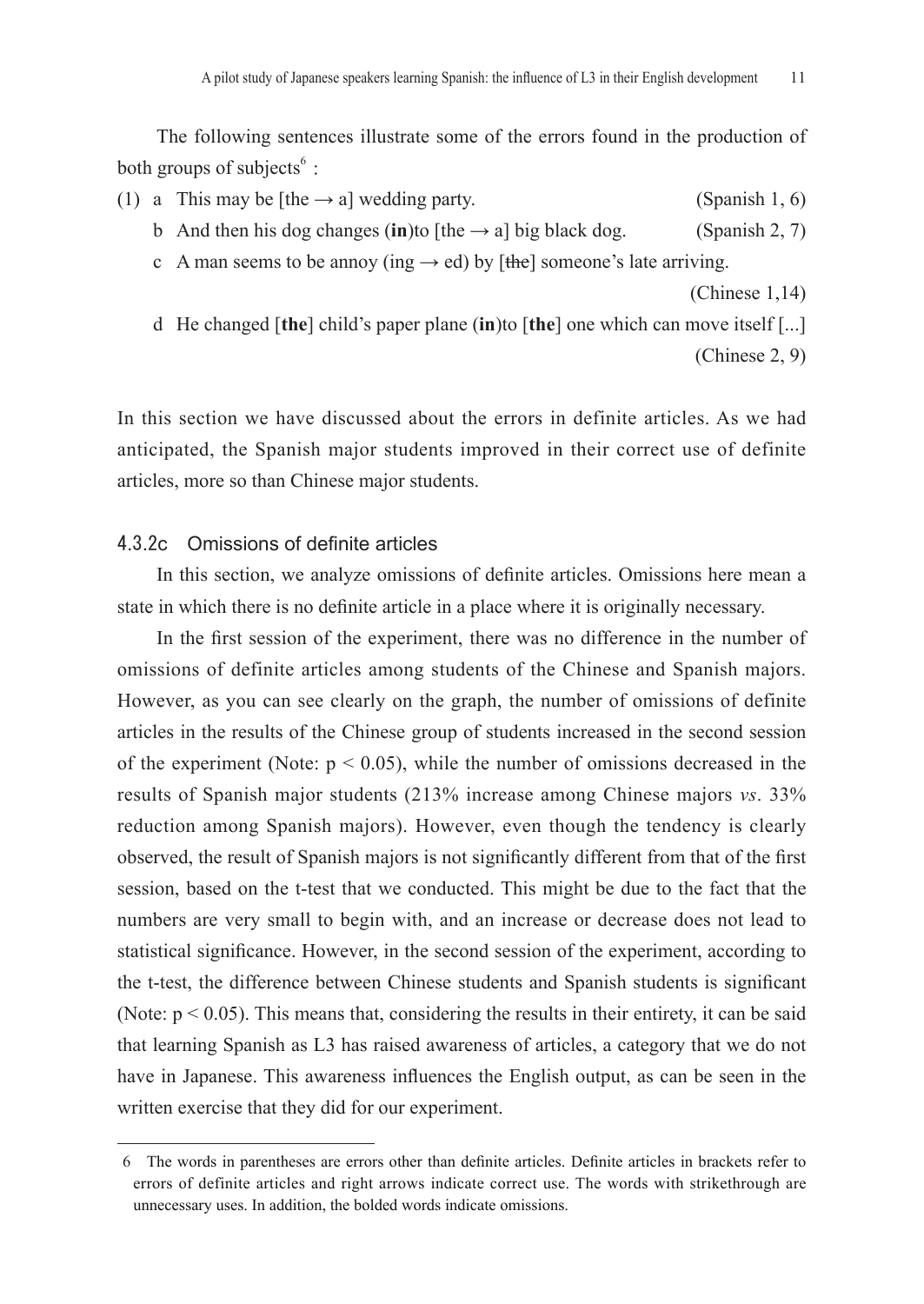

Figure 5. Omissions of defnite articles per person

Examples of errors:

- (2) a And  $[the]$  mother (is) (putting  $\rightarrow$  placing) her grandfather on (a) chair, (**since**) he broke his leg. (Chinese 1, 14)
	- b [**The**] priest (looked → looks) confused. (Spanish 1, 2)
	- c [**The**] boy's plane returns to (**be**) just a trash [...] (Spanish 2, 7)

In summary, there is a clear difference in the results of the Spanish majors *vs*. the students of the Chinese majors. In Chinese there is nothing equivalent to definite articles, which indicates that the improvement in the case of the Spanish students can be attributed entirely to the knowledge they have acquired while learning this language as L3.

## 4.3.3 Indefinite articles

Here we analyze the total number of indefnite articles, the percentage of errors in them, and the number of omissions of indefnite articles. As in the analysis of defnite articles, the total number of indefnite articles includes all indefnite articles that were generated, regardless of correct or erroneous use.

#### 4.3.3a Use of indefinite articles per person

First, we analyze only the total number of indefnite articles. In the frst session of the experiment, it can be seen that the informants of the Chinese group used more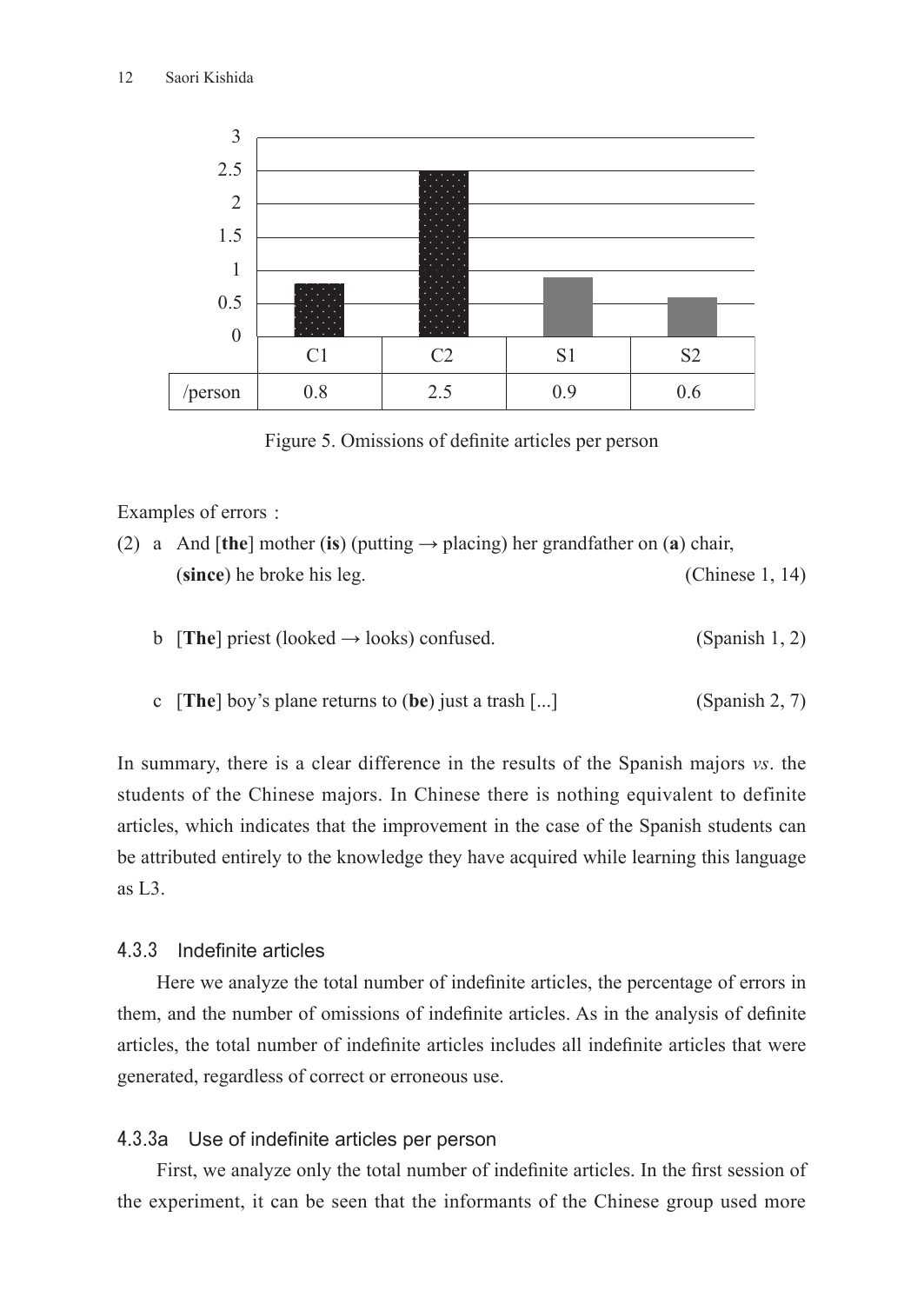

Figure 6. Use of indefnite articles per person

indefinite articles than those of the Spanish one. Chinese major students produce an average of 4.9 indefinite articles per person, whereas Spanish majors generate an indefnite article about 3.5 times. The use of indefnite articles increased in the second session of the experiment on the students of both languages (Note: Chinese  $p < 0.01$ , Spanish  $p < 0.03$ ). In comparison with Spanish students, Chinese students used more indefinite articles in the second session of the experiment (84% increase among Chinese majors vs. 69% increase among Spanish majors).

Although Chinese has no articles as well as Japanese, there are things that work similarly to indefinite articles such as the numeral " $\uparrow$ ". It is possible to speculate that through learning such expressions in Chinese, the awareness of indefnite articles in English was strengthened. In the Spanish group, however, perhaps the higher use of defnite articles made the use of indefnites less necessary. It may be the case too that the enormous variety of indefinite determiners in Spanish makes it a feature to be mastered at a later stage.

### 4.3.3b Errors in indefinite articles

As we saw in 4.3.3a, it was found that the increase of the use of indefnite articles of the students in the Chinese group in the second session of the experiment was bigger than that of the students of the Spanish major, but as for the errors, the percentage has increased greatly only in that group of subjects (Note:  $p < 0.03$ ).

In the frst session of the experiment, the percentage of errors was higher in the results of the students of the Spanish major, despite its lesser use. However, in the second session of the experiment, we can see that the error rate decreases (0.1%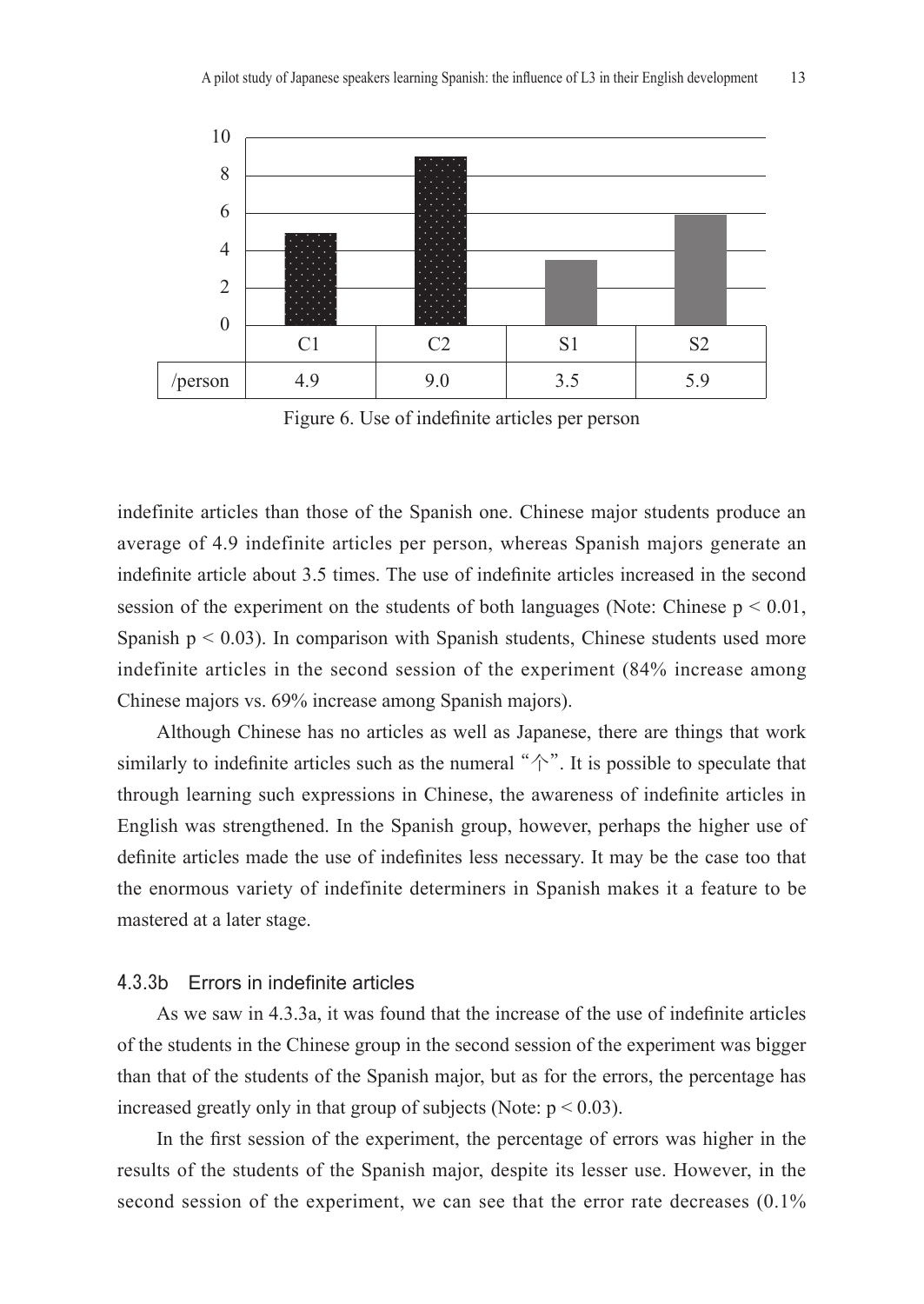

Figure 7. Percentage of errors in indefnite articles

decrease) even though the use of indefnite articles has increased. On the other hand, in the production of Chinese majors, the error rate increased significantly (12.7% increase).

Examples of errors:

- (3) a At  $\lceil \text{at } \rceil$  ten o'clock  $\lceil \dots \rceil$  (Chinese 1, 20) b In (**the**) fnal scene, a[**n**]animal carrying **a** camera appear(**s**). (Spanish 1, 21) c Then man changed a[**n**]angry man's dog. (Chinese 2, 1)
	- d And then  $[a \rightarrow the]$  dog (become  $\rightarrow$  became) bigger than before.

(Spanish 2, 14)

As already mentioned in the previous section, there are morphemes in Chinese that have a role close to indefnite articles. As a result, the awareness of indefnite articles in English might have been strengthened. At the same time, however, confusion occurred when the informants applied that knowledge to indefnite articles in English, and errors related to indefnite articles greatly increased in the result of Chinese major students.

# 4.3.3c Omissions of indefinite articles

Here we will look at the results of omission of necessary indefnite articles. On the frst and second sessions of the experiment, more omissions were found in the results of students in both languages compared to the results of definite articles. More omissions were observed from the results of students in the Spanish major group, but the difference between the two sessions is not high and according to the t-test, the difference is not significant (Note:  $p > 0.75$ ). Looking at the results of the second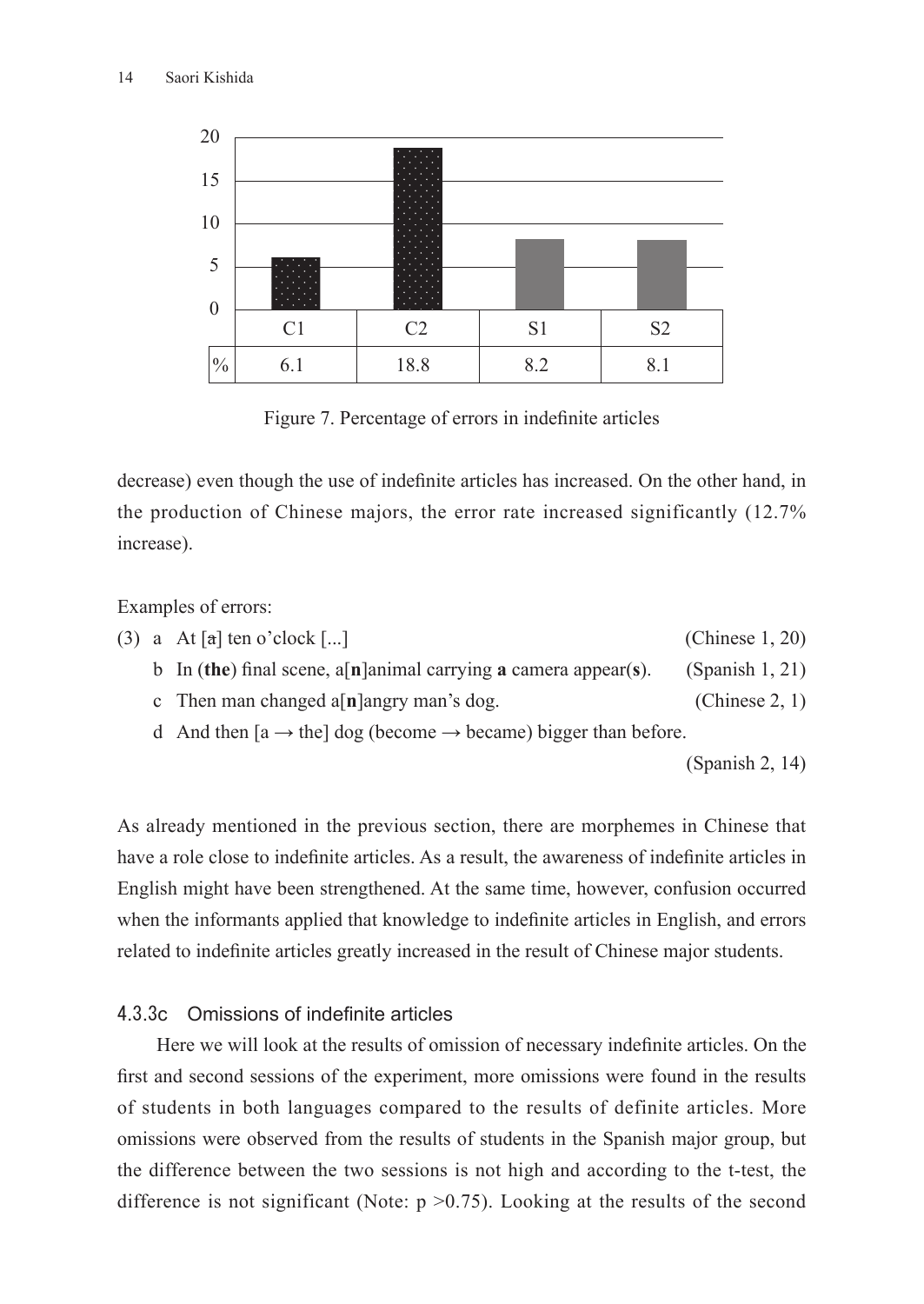

Figure 8. Omissions of indefnite articles per person

session of the experiment, the number of careless omissions has increased more among the Chinese majors (a 100% increase in Chinese majors *vs*. a 12% increase in Spanish majors). We ran a simple t-test on the results, to compare the increase in the frst and second session of the Chinese majors and the results were significant (Note:  $p \le 0.02$ ). Actually, according to the t-test, the difference between the result of Chinese majors and Spanish majors was not significant (Note:  $p > 0.45$ ).

Examples of errors:

|  | (4) a [A] Baby was born from an egg.                   | (Spanish 1, 22)   |
|--|--------------------------------------------------------|-------------------|
|  | b The dog became $[a]$ strong, big and cool dog.       | (Chinese 2, 1)    |
|  | c It seems like $[a]$ party.                           | (Chinese $1, 1$ ) |
|  | d He changed $[a]$ wood (stick) (in)to $[a]$ airplane. | (Spanish 2, 2)    |

As seen in the results of the previous section, there was no obvious improvement from the result on the omission of indefnite articles. This is because, as we stated above, the use of the indefnite articles is more ambiguous in its function than that of the defnite articles in Spanish, and at this basic stage they are rarely explained in class. Nishikawa (2006) mentions that, compared to the relative easiness with which the basic knowledge of the defnite articles is acquired, even the simple use of indefnite articles and non-articles is diffcult for Japanese students.

## 4.3.4 Errors on number

Now we will focus on some of the errors of the grammatical feature of number found throughout the compiled essays of the informants. The students of Chinese not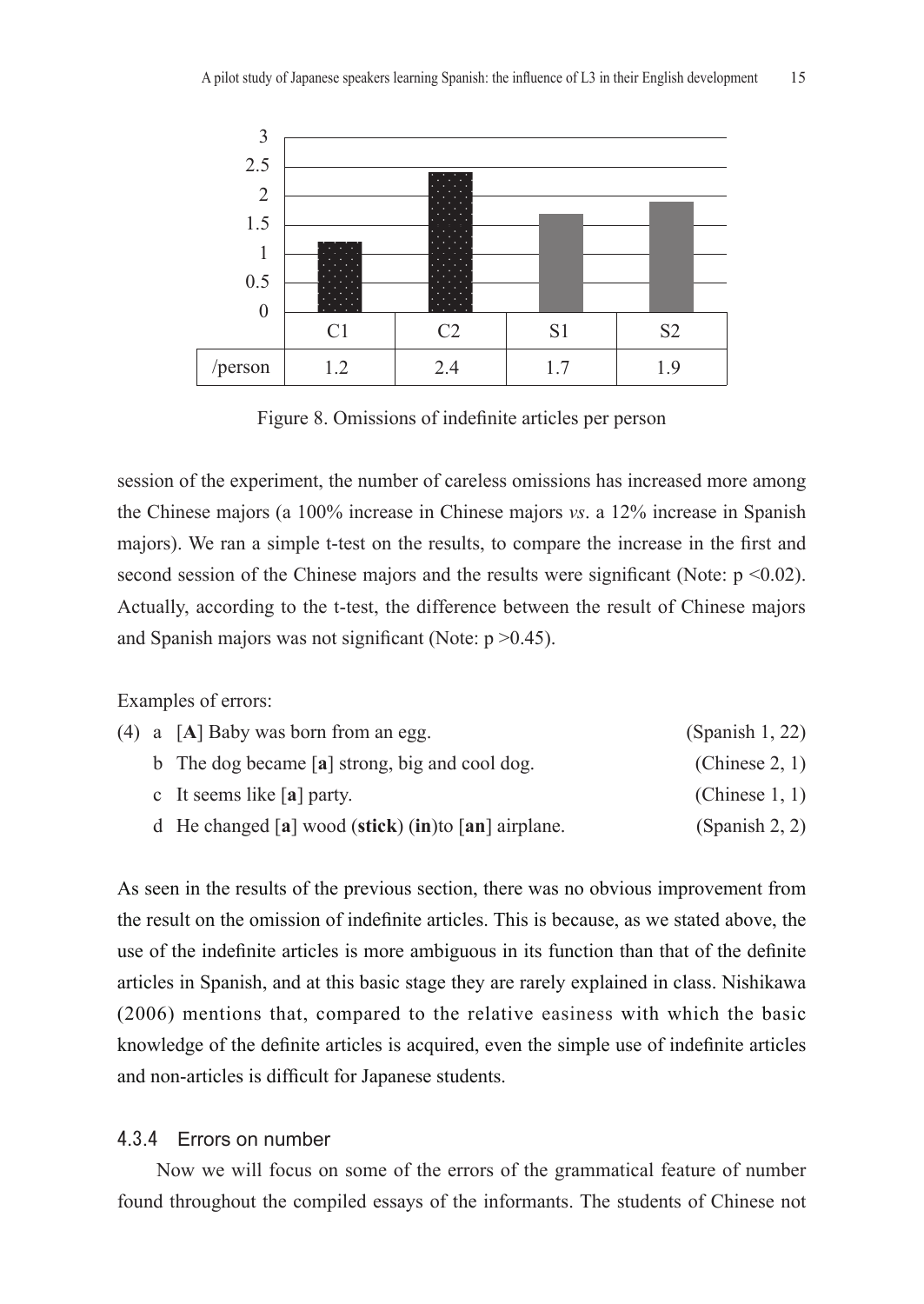

Figure 9. Errors on number per person

only made more errors than the Spanish language learners, but during the second test they increased the number of failures. The errors made by Spanish learners, on the other hand, decreased. According to the t-test, the difference is significant (Note:  $p \le$ 0.03).

Examples of errors:

|  | (4) a A [seals] broke the camera $[\dots]$                                  | (Chinese $1, 5$ )  |
|--|-----------------------------------------------------------------------------|--------------------|
|  | b One of those penguin[s] $\text{look}[s]$ at the ice at 10 o'clock.        | (Chinese $1, 26$ ) |
|  | c A big dog [try $\rightarrow$ tries] to catch it.                          | (Chinese 2, 10)    |
|  | d A boy [have $\rightarrow$ has] a (wodden $\rightarrow$ wood) stick and [] | (Chinese 2, 20)    |
|  | e The old penguin [are $\rightarrow$ is] talking about his injured leg.     | (Spanish 1, 7)     |
|  | f One camera break[s] down.                                                 | (Spanish 1, 14)    |

As we had anticipated before the experiment, the Spanish major students improved their performance on the number of English, presumably through Spanish learning.

# 5. Discussion of the Experiment

In this pilot investigation, we tried to analyze the infuence of Spanish language learning on English ability from a morphological and syntactic point of view. In terms of defnite articles, its use increased in the results of students in both languages, but the percentage of errors in students majoring in Spanish greatly decreased and unnecessary omissions were also reduced compared to students majoring in Chinese. Among the three elements that we analyzed in this article, the positive influence of learning Spanish as L3 has most prominently appeared in the comprehension of defnite articles.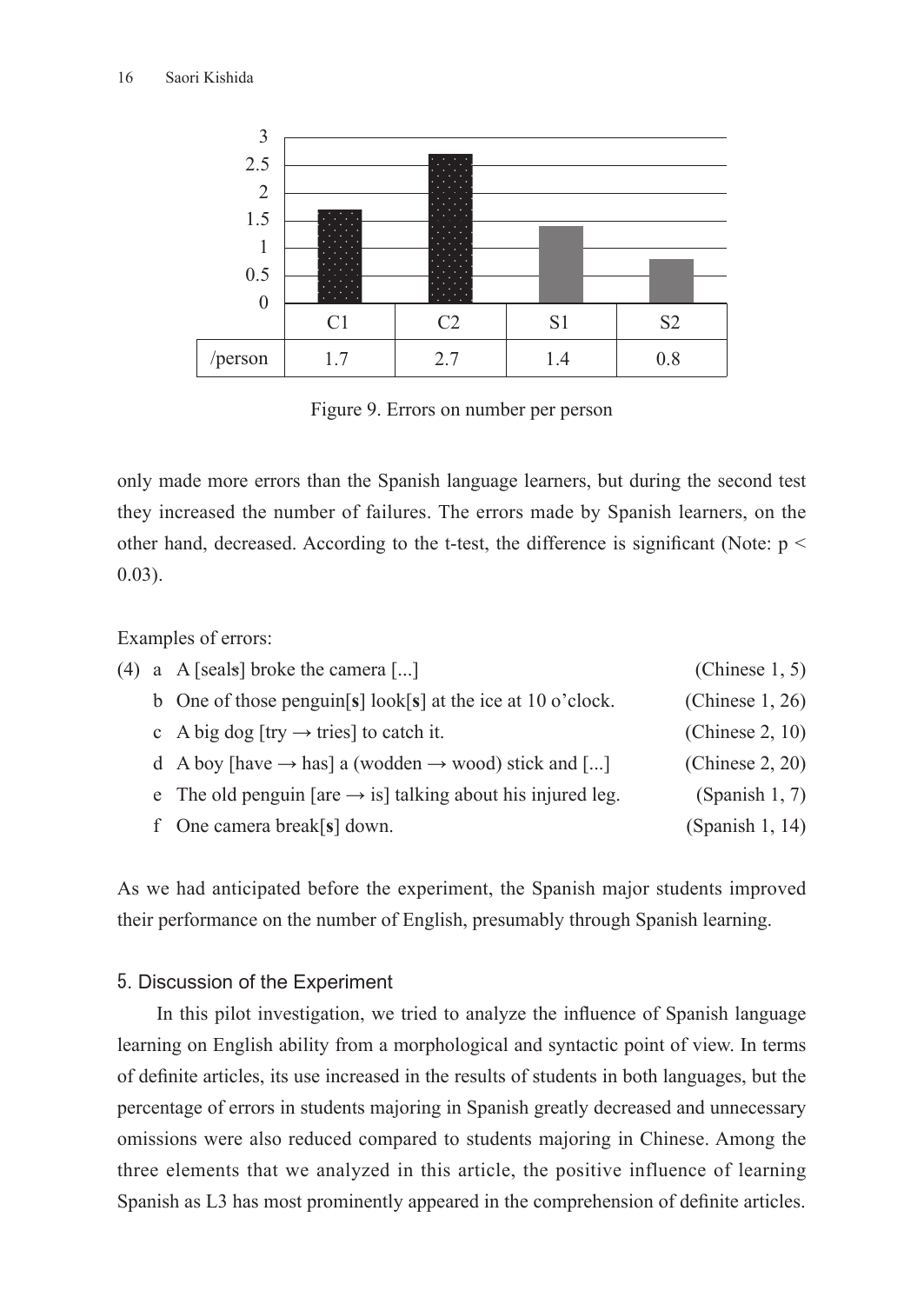Regarding indefinite articles, both errors and omissions showed a tendency to increase in the production of students in both languages, but Spanish students showed a low increase in number, compared with the results of Chinese students. We must point out that there is a major syntactic difference between the so-called definite and indefnite articles. In fact, only the defnite article can be accurately called an article, whereas the indefnite is better seen as a quantifer. According to Whitman (1974), the article has two roles, Quantity and Determiner. Quantity has a role to represent numbers, and Determiner has a role to point to a specific target, and the indefinite articles correspond to the former. That is, the grammatical features of indefnite articles are slightly different from those of defnite articles. From this point of view, it can be understood from the results of this experiment that differences also arise in the mechanism of acquisition of definite articles and indefinite articles. From now on, detailed studies on comprehension and acquisition of indefnite articles that could not be expected to improve suffciently by learning Spanish will be necessary.

Although the positive infuence by Spanish language learning is not conspicuous in the results concerning indefinite articles, it is certain that the difference of L3 appears in the results. The data on the use of indefnite articles suggest that L3 learning itself not only in Spanish—where the morphologically syntactic features are more prominent than in English—but also in Chinese would promote awareness and understanding of English as L2.

From the results of the experiment, it can be said that Spanish learning as L3 leads to strengthening some of the syntactic characteristics of English that are necessary for a good production in that language. However, admittedly, since learning the L3 had started before the frst session of the experiment was conducted, and English learning continued in the interval between the two sessions, it is diffcult to establish accurately the extent of the infuence of learning L3 using only the results of this experiment.

#### 6. General Discussion

In this paper, we examined through a pilot experiment how the learning of Spanish as L3 affects English profciency as L2. In the experiment, the English ability of Spanish major students and Chinese major students was compared by a test consisting of writing a story. As a result of analyzing the number of the defnite and indefinite articles, the percentage of its errors, the number of its omissions, and the percentage of the errors on number, more positive infuence was observed in Spanish major students compared to Chinese major students.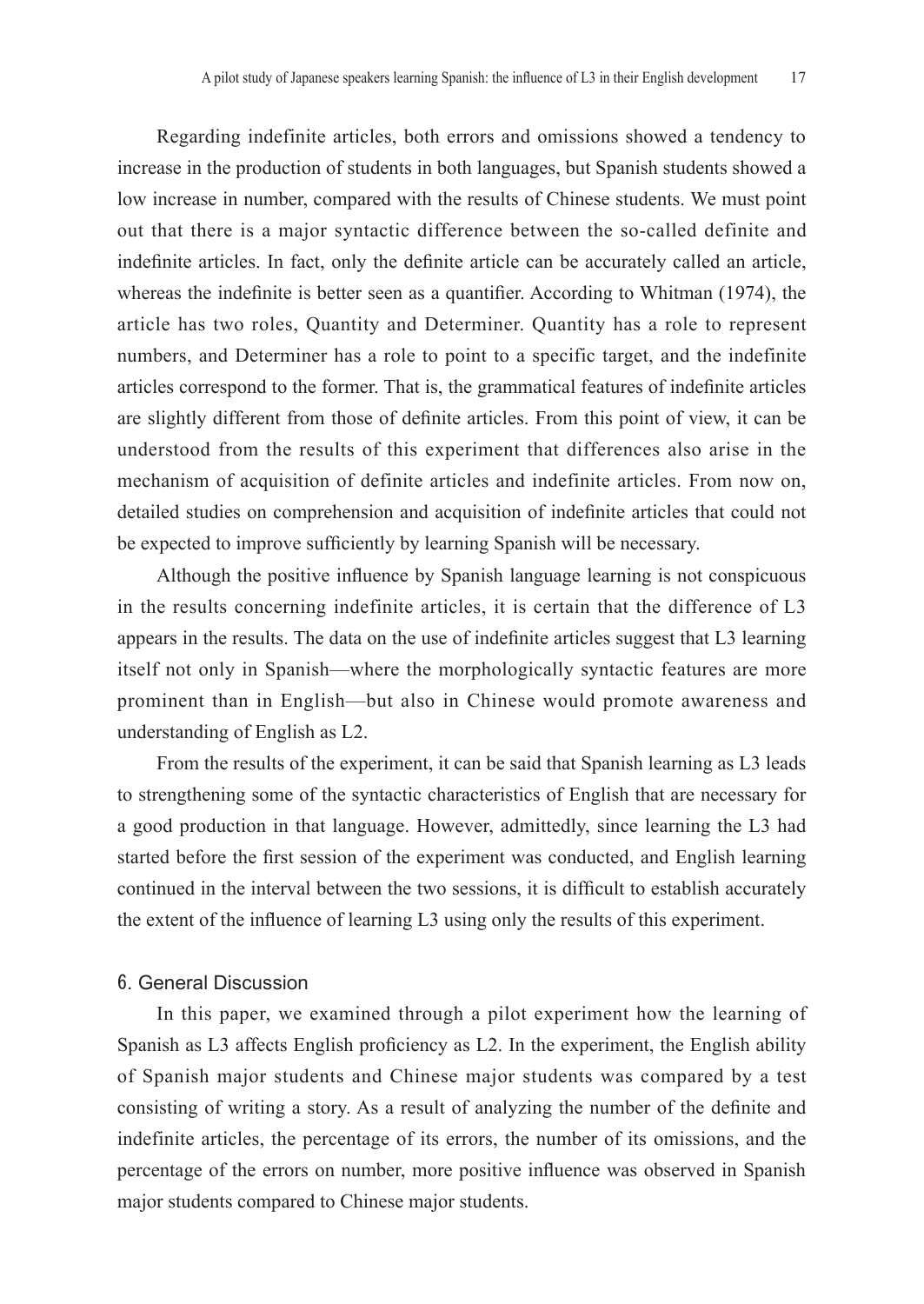The results of the experiment showed a tendency to improve the morphological and syntactic understanding of English as L2 by learning Spanish as L3. In this experiment, we focused on only the number of used words, definite articles and indefinite articles, and the errors on number, as syntactic features that require a considerable marking in Spanish but which are poorly marked in English. Spanish learning seemed to exert a positive effect on improving English profciency in this kind of structural features. Different results could be obtained by analyzing other grammatical items or with other techniques.

Spanish may not the only foreign language that has a positive impact on the profciency of English as L2. Also, the positive infuence on English as L2 is not the only reason why we promote the education of a second foreign language in high school. As Takeda (2014) states, cultural understanding aspects are often emphasized while learning foreign languages other than English is discussed in Japan. However, the results discussed in this paper point at a powerful cognitive reason why L3 learning should be emphasized while students are in high school: it could be a novel but powerful tool in helping achieve the goal that the Ministry of Education has set for Japanese citizens: mastering English.

In the future, we would like to run experiments using other techniques, for example, gathering oral performance data, cloze tests and so on, especially with informants from intensive Spanish courses geared towards high school students. We also would like to cooperate with experts of other foreign languages and conduct a wide-range research on the infuence of L3 on English as L2.

#### Works Cited

- Bild, Eva-Rebecca & Swain, Merrill (1989), Minority language students in a French immersion programme: Their French proficiency. *Journal of Multilingual and Multicultural Development* 10, 255-74.
- Cenoz, J & Jessner U (2000), *English in Europe: The Acquisition of a Third Language*. Multilingual Matters LTD.
- Cenoz, J & Valencia, J (1994), Additive trilingualism: Evidence from the Basque Country. *Applied Psycholinguistics* 15. Cambridge: Cambridge University Press 197-209.
- Ellis, N. C. (2015), Implicit *and* explicit learning: Their dynamic interface and complexity. In P. Rebuschat (Ed.), *Implicit and explicit learning of languages*. Amsterdam: John Benjamins: 3-23.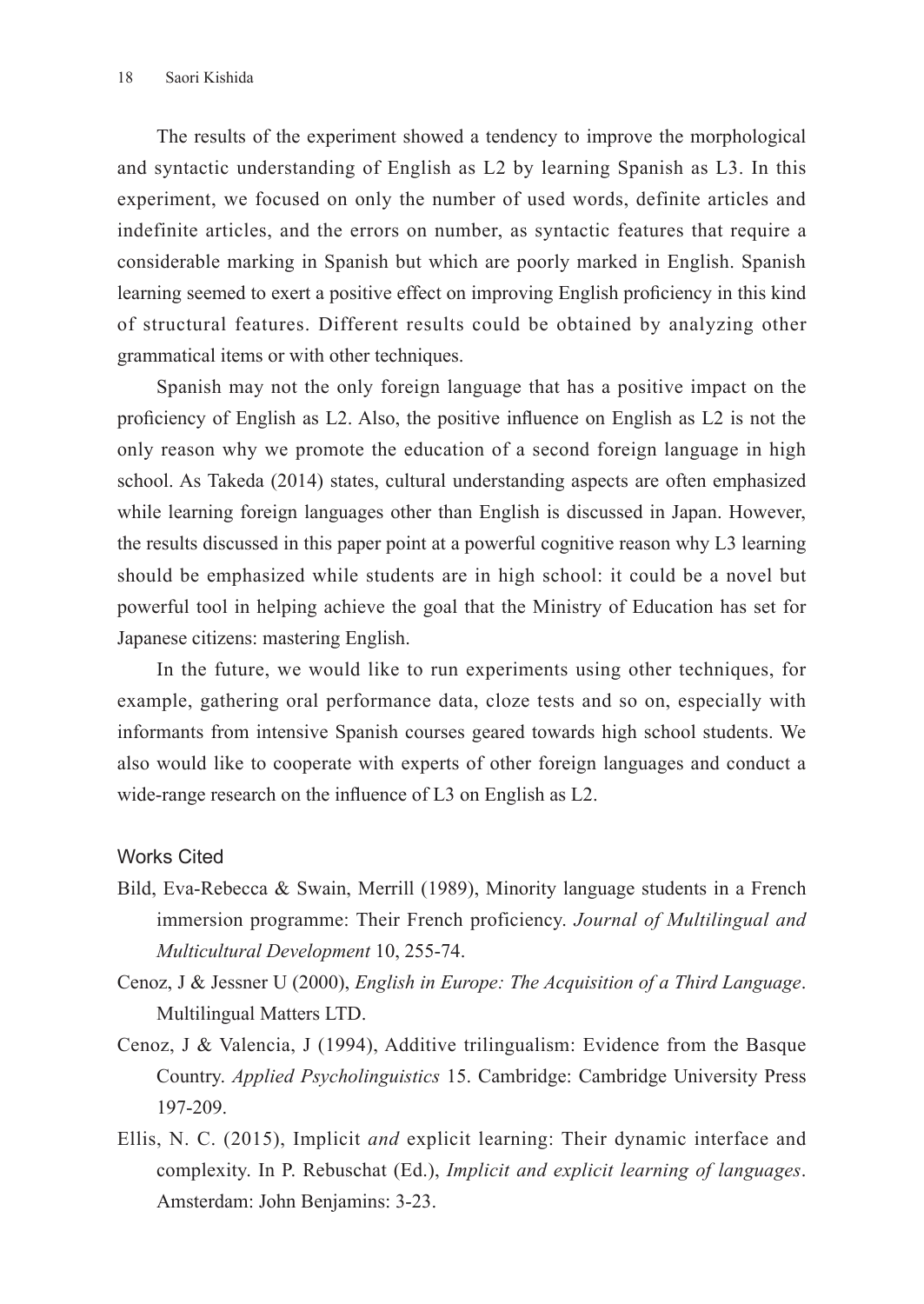- DeKeyser, Robert (2003), Implicit and explicit learning. In C. Doughty & M. Long (eds.), *Handbook of Second Language Acquisition*. Oxford: Blackwell, 313-348.
- Ellis, N.C. ed. (1994), *Implicit and explicit learning of languages*, Academic Press.
- Ellis, N. C. (2011), Implicit and explicit SLA and their interface. In C. Sanz & R. Leow (Eds.), *Implicit and Explicit Language Learning: Conditions, Processes, and Knowledge in SLA & Bilingualism*. Georgetown University Press: 35-47.
- Ellis, N. C. (2017), Implicit and explicit knowledge about language. In Cenoz, J., & Gorter, D. (Eds.), *Language Awareness and Multilingualism. Encyclopedia of Language and Education*. Springer International Publishing Switzerland: 113-124
- Ellis, Rod. (1997), *Second Language Acquisition*, Oxford University Press.
- Ellis, Rod (2009), *Implicit and Explicit Knowledge in Second Language Learning, Testing and Teaching*. Bristol, UK: Multilingual Matters (with S Loewen, C Elder, R Erlam, J Philp and H Reinders)
- Kishida, Saori (2017), *Situación actual y perspectivas futuras para la enseñanza de la lengua española en los institutos de bachillerato de Japón*. Master's thesis. Kobe: City University of Foreign Studies (Japan).
- Krashen, Stephen D.; Terrell, Tracy D. (1983), *The natural approach: Language acquisition in the classroom*. New York: Prentice-Hall.
- Oiwa, Shoko (2012), Study of factors infuencing the learning of a third language: case of the French language. *Journal of School of Foreign Languages, Nagoya University of Foreign Studies* (42) , 81-97.
- Rodriguez de Lima, Santiago (2014), *El adulto usuario de L2:cognicion bilingue y aprendizaje*. Doctoral dissertation. Kobe: City University of Foreign Studies (Japan).
- Safont Jordà, M.P. (2005), *Third Language Learners: Pragmatic Production and Awareness*. Multilingual Matters LTD.
- Shirahata, Tomohiko (1988), The learning order of Engish grammatical morphemes by Japanese high school students. *JASET Bulletin* (19), 83-102.
- Sugitani Masako,Takahashi Hideaki,Ito Keitaro (2005), EU ni okeru [tagengo tabunka] shugi – fukusuugengokyouiku no shiten kara gengo to bunka no tougoukyouiku no kanousei wo saguru [Multilingualism / Plurilingualism in the EU: On integration possibilities of foreign language and intercultural education]. *Journal of foreign language education and research* 10, 35-65 (in Japanese).
- Morizumi Mamoru, Furuishi Takako, Sugitani Masako & Hasegawa Yukiko., ed. (2016), *Gaikokugokyouiku wa eigo dake de iinoka – Global shakai wa*